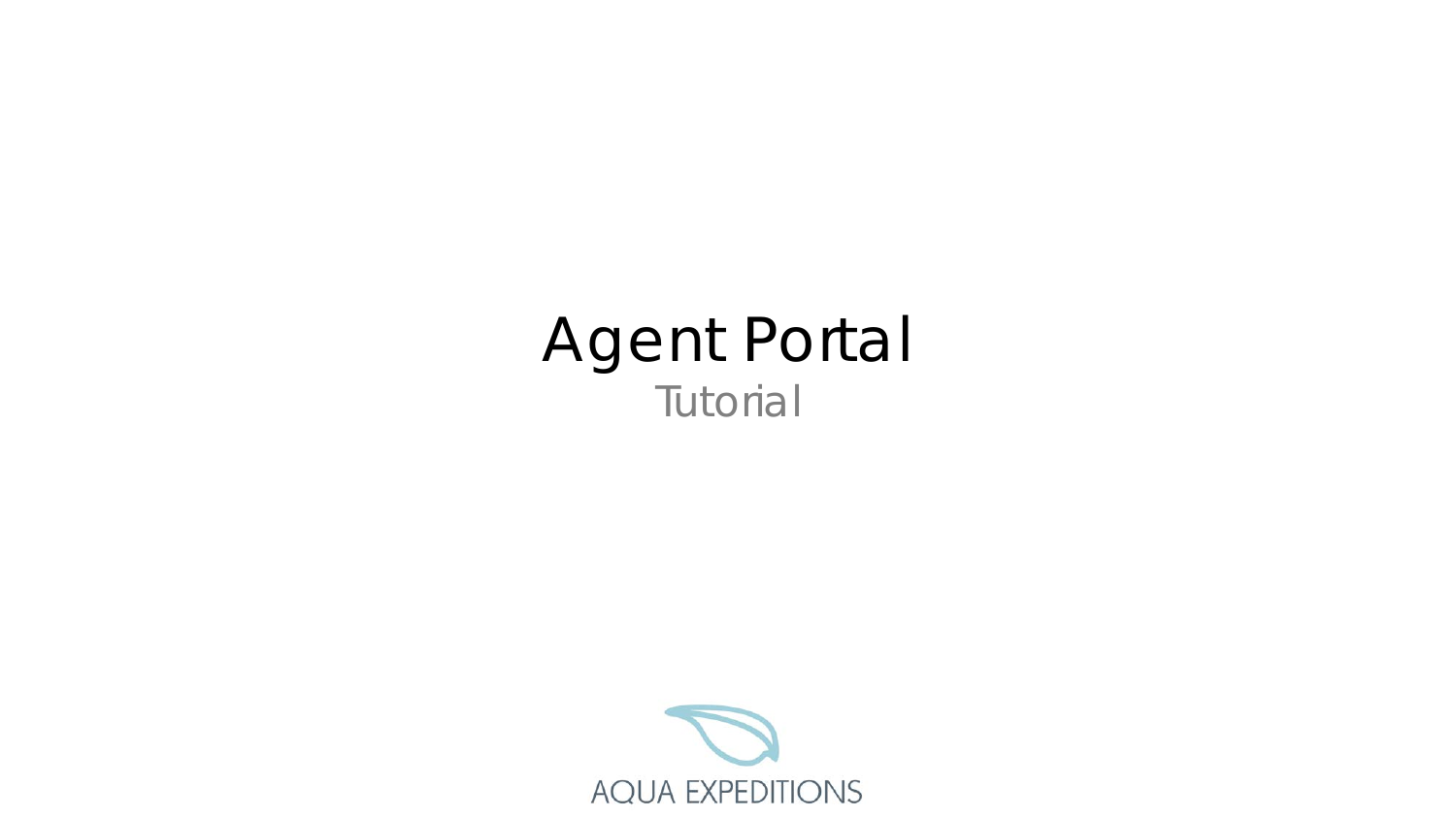## AQUA EXPEDITIONS

## **Agent Portal**

Welcome to the Aqua Expeditions' Agent Portal,

You may check cruise availability, make a courtesy hold or book multiple cabins instantly. In this one-stopshop agent platform, you may find all sales and marketing resources like brochures, itineraries, decks plans and webinars available at your fingertips.



| <b>Travel Agents Reservations system</b><br>* Username: | Enter username and<br>password |
|---------------------------------------------------------|--------------------------------|
|                                                         |                                |
| * Password:                                             |                                |
|                                                         |                                |
| Lost password?                                          |                                |
| Login<br>For new users                                  |                                |
|                                                         |                                |
| Request Access<br>Don't have access?                    |                                |

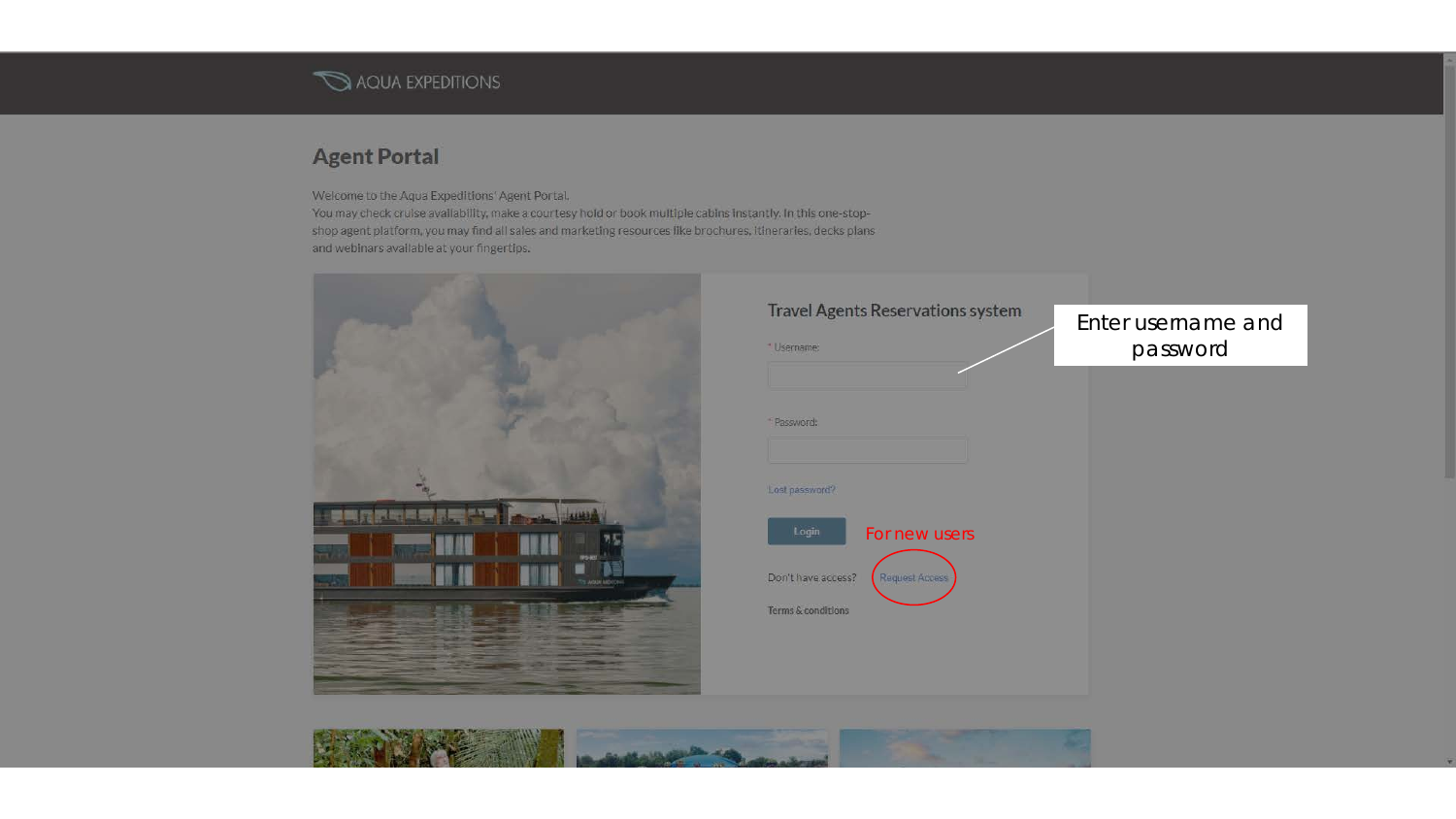

#### My reservations

*Records of all existing bookings under account*

| All (19)          |              | $\vee$         | o.<br>Seach    |                      |                                   |             |            |                 |             |   |
|-------------------|--------------|----------------|----------------|----------------------|-----------------------------------|-------------|------------|-----------------|-------------|---|
| Booking<br>number | Booking date | Departure date | Guest          | <b>Primary Guest</b> | Itinerary                         | Net rate    | Commission | <b>Discount</b> | Gross rate  |   |
| 583192            | 08/15/2018   | 05/01/2020     | $\overline{2}$ | Benjamin Seelos      | <b>7NT Agua</b><br>Mekong         | \$12,403.12 | 54,134,38  | \$0.00          | \$16,537.50 | 圖 |
| 582892            | 08/14/2018   | 11/30/2018     | $\mathbb{Z}$   | Hanh Test1           | <b>4NT Agua</b><br>Mekong         | \$10,125.00 | \$3,375.00 | \$0.00          | \$13,500.00 | 圓 |
| 582867            | 08/14/2018   | 11/30/2018     | $\overline{A}$ | Hanh Test 1          | <b>4NT Aqua</b><br>Mekong:        | \$17,025.00 | \$7,925.00 | \$0.00          | \$24,950.00 | 圓 |
|                   |              |                |                |                      | The State County of the County of |             |            |                 |             |   |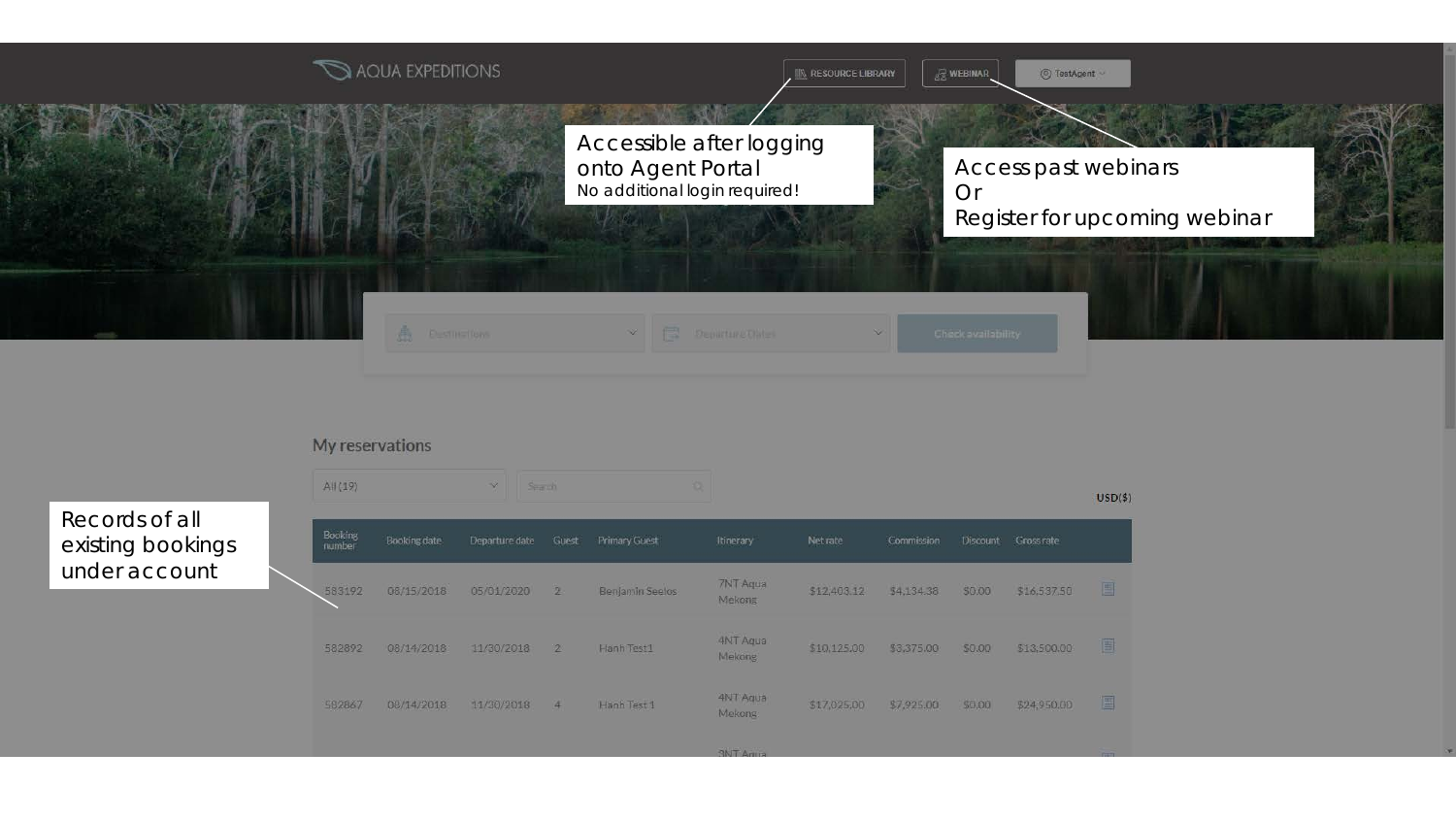| <b>Booking Summary - Cancelled</b>                           |                                        |                                           |                                                                     |                |                                                 |
|--------------------------------------------------------------|----------------------------------------|-------------------------------------------|---------------------------------------------------------------------|----------------|-------------------------------------------------|
| 583357<br><b>Booking code</b><br>Booking date 16 August 2018 |                                        |                                           |                                                                     | <b>高</b> Print |                                                 |
| 3 Nights<br>Aria Amazon Discovery Cruise                     |                                        | <b>Guest details</b>                      |                                                                     |                |                                                 |
| Iquitos > Nauta<br><b>□ 1 Feb - 4 Feb 2019</b>               |                                        | Suite 1<br>Design suite 108   Non balcony | <b>Adult 1 (Primary Guest)</b><br>John Smith<br>Adult 2<br>Jane Doe |                |                                                 |
| Suite 1<br>Adult 1<br>Adult 2                                | \$8,100.00<br>\$4,050.00<br>\$4,050.00 |                                           |                                                                     |                |                                                 |
| <b>Gross Total (USD)</b>                                     | \$8,100.00                             | Payment                                   |                                                                     |                |                                                 |
| Net total (USD)                                              | \$6,075.00                             | Paid Amount                               |                                                                     | \$0.00         | Click on view more icon for<br>booking details. |
| <b>Discount</b><br>Commission (25%)                          | \$0.00<br>\$2,025.00                   | <b>Discount Amount</b>                    |                                                                     | \$0.00         | <b>Grosshate</b>                                |
|                                                              |                                        | <b>Due Amount</b>                         |                                                                     | \$0.00         | \$16,537.50                                     |
|                                                              |                                        | Total (USD)                               |                                                                     | \$0.00         | 眉<br>\$13,500.00                                |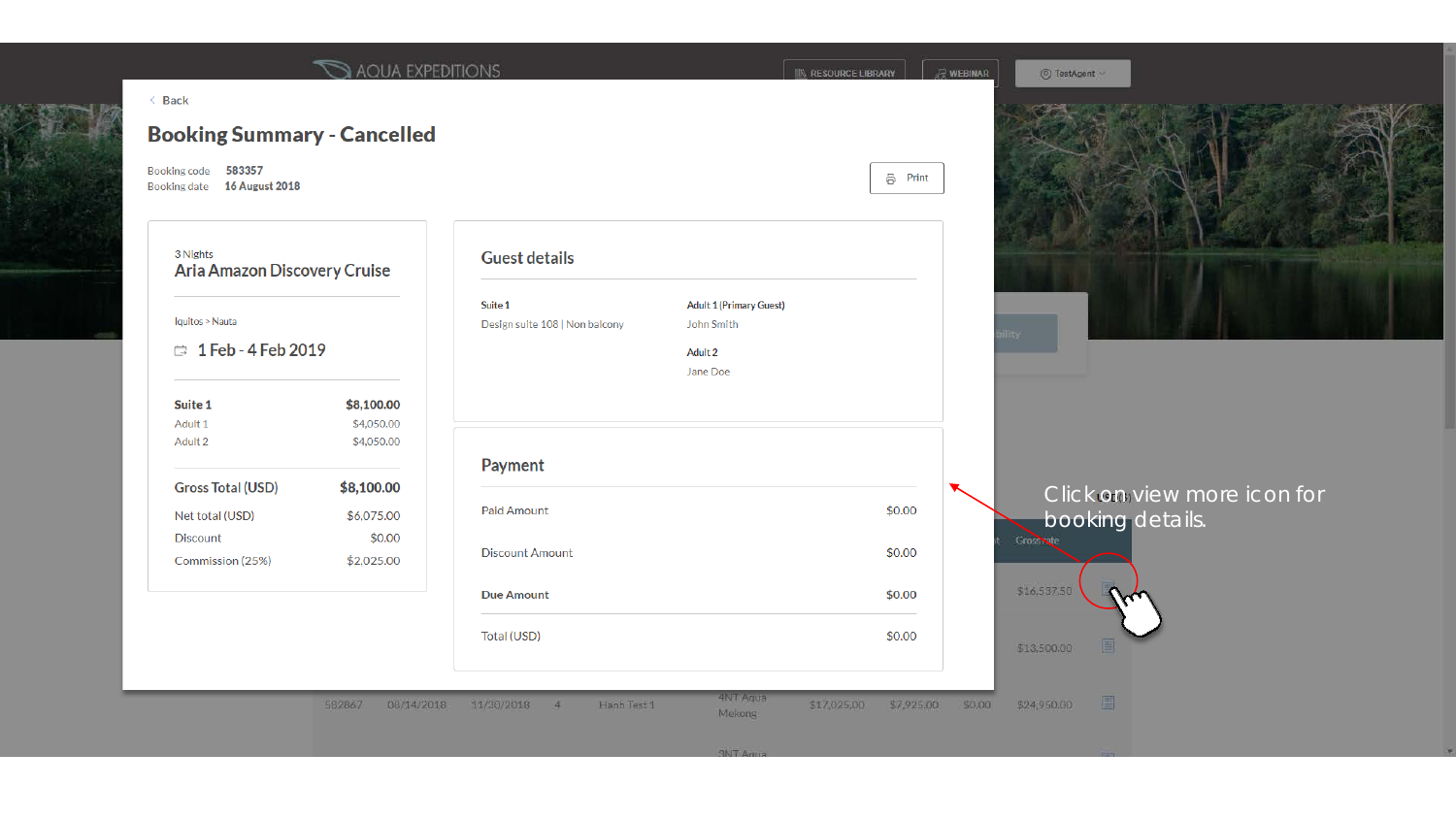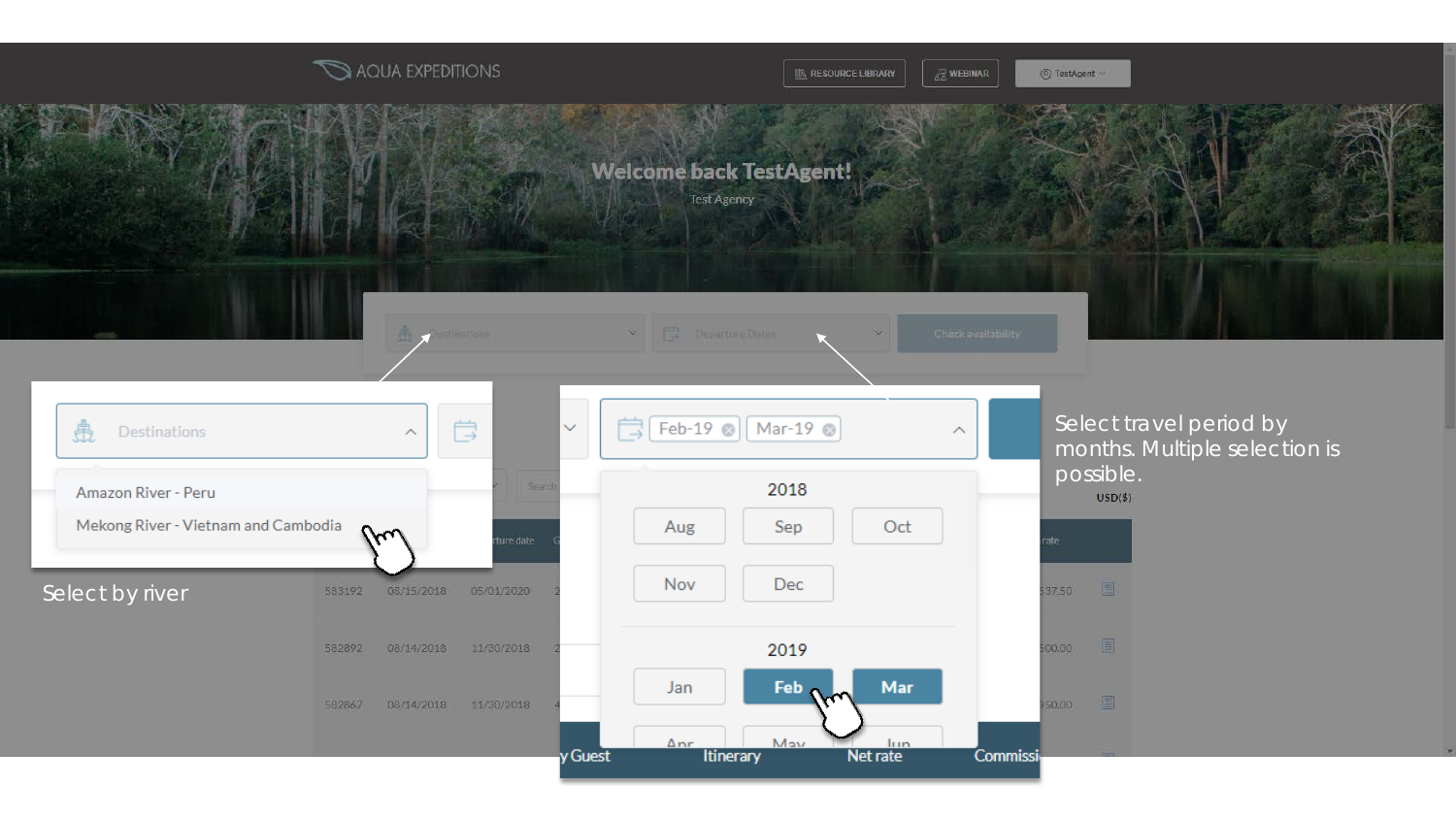

#### Select itinerary

|                                      |                                        |                         |                 |                  | Price and commission is in USD |                                                  |
|--------------------------------------|----------------------------------------|-------------------------|-----------------|------------------|--------------------------------|--------------------------------------------------|
|                                      | Date                                   | Available Suites        | Price per adult | Commission (25%) |                                |                                                  |
|                                      | Iquitos > Nauta<br>1 Feb - 4 Feb 2019  | 10                      | \$4,050.00      | \$1,012.50       | Select                         |                                                  |
|                                      | Iquitos > Nauta<br>8 Feb - 11 Feb 2019 | 15                      | \$4,050.00      | \$1,012.50       | Select                         | View departure availability by pressing 'Select' |
|                                      |                                        |                         |                 |                  |                                |                                                  |
| Date                                 |                                        | <b>Available Suites</b> | Price per adult |                  | Commission (25%)               |                                                  |
| quitos > Nauta<br>1 Feb - 4 Feb 2019 |                                        | 10                      | \$4,050.00      |                  | \$1,012.50                     | Select<br>m                                      |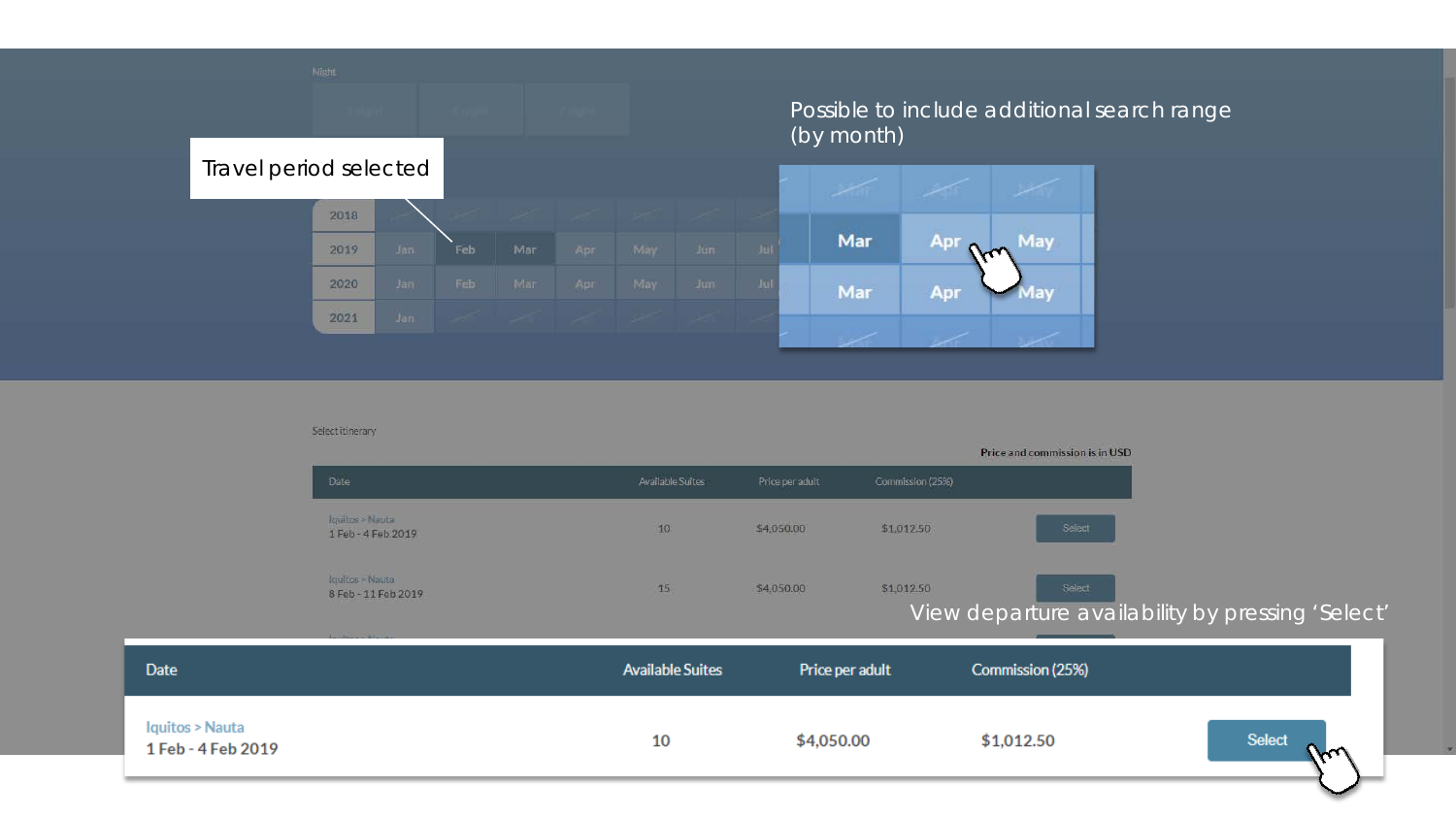#### AQUA EXPEDITIONS



 $\varpi$ 

Suite selection

 $\overline{(\overline{z})}$ 





#### 3 NIGHTS Aria Amazon Discovery Cruise

Iquitos > Nauta

1 Feb - 4 Feb 2019

| <b>Gross Total (USD)</b> | \$0.00 |
|--------------------------|--------|
| Commission (25%)         | \$0.00 |
| Net total(USD)           | \$0.00 |
| Deposit                  | \$0.00 |

| вs<br>$\sim$<br>٠<br>١ |
|------------------------|
|                        |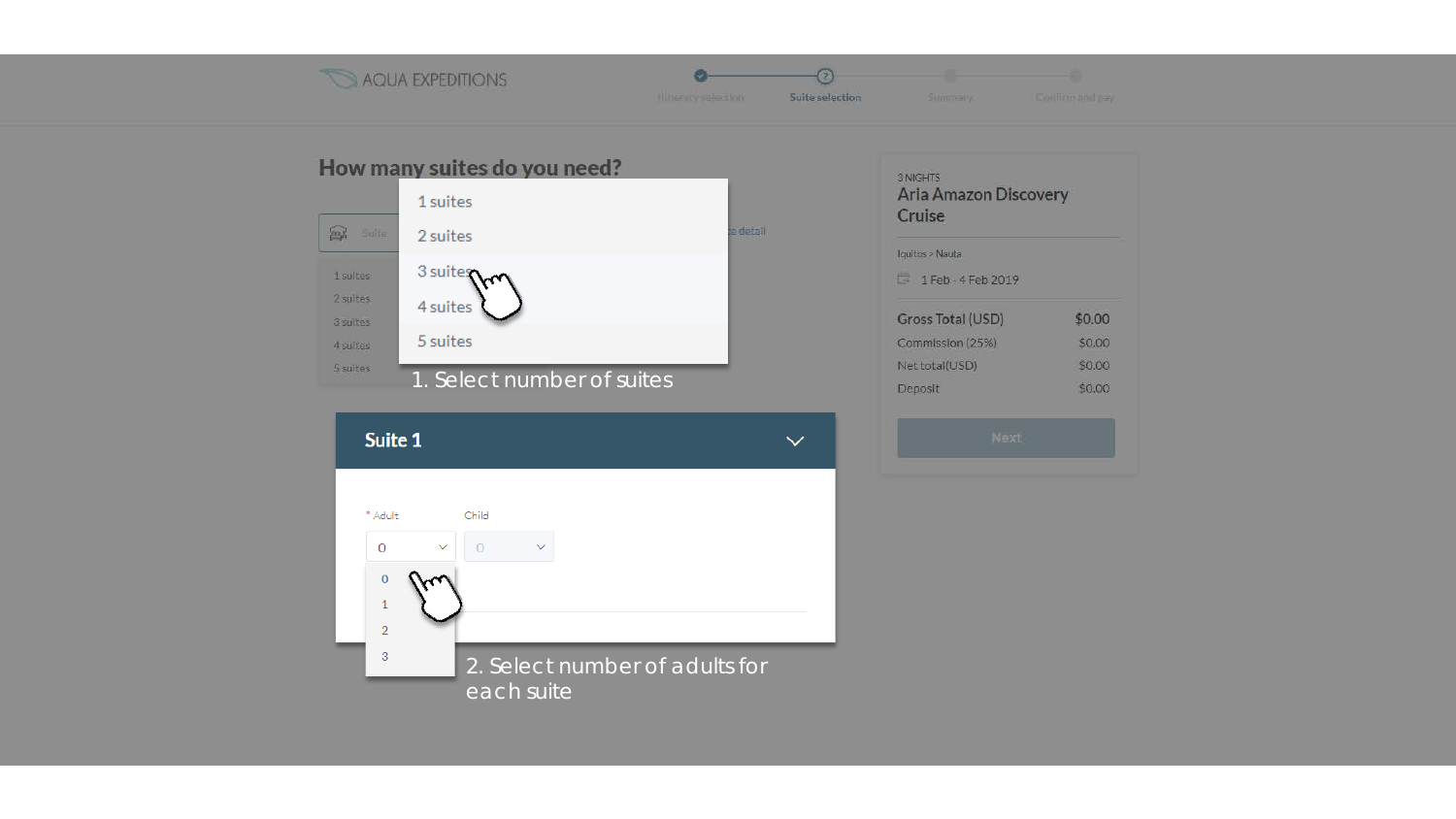#### How many suites do you need?



| Cruise             |                   |
|--------------------|-------------------|
| Iquitos > Nauta    |                   |
| 1 Feb - 4 Feb 2019 |                   |
| Suite1             | $$0.00$ $\degree$ |
| Adult 1            | \$0               |
| Adult <sub>2</sub> | \$0               |
| Gross Total (USD)  | \$0.00            |
| Commission (25%)   | \$0.00            |
| Net total(USD)     | \$0.00            |
| Deposit            | \$800.00          |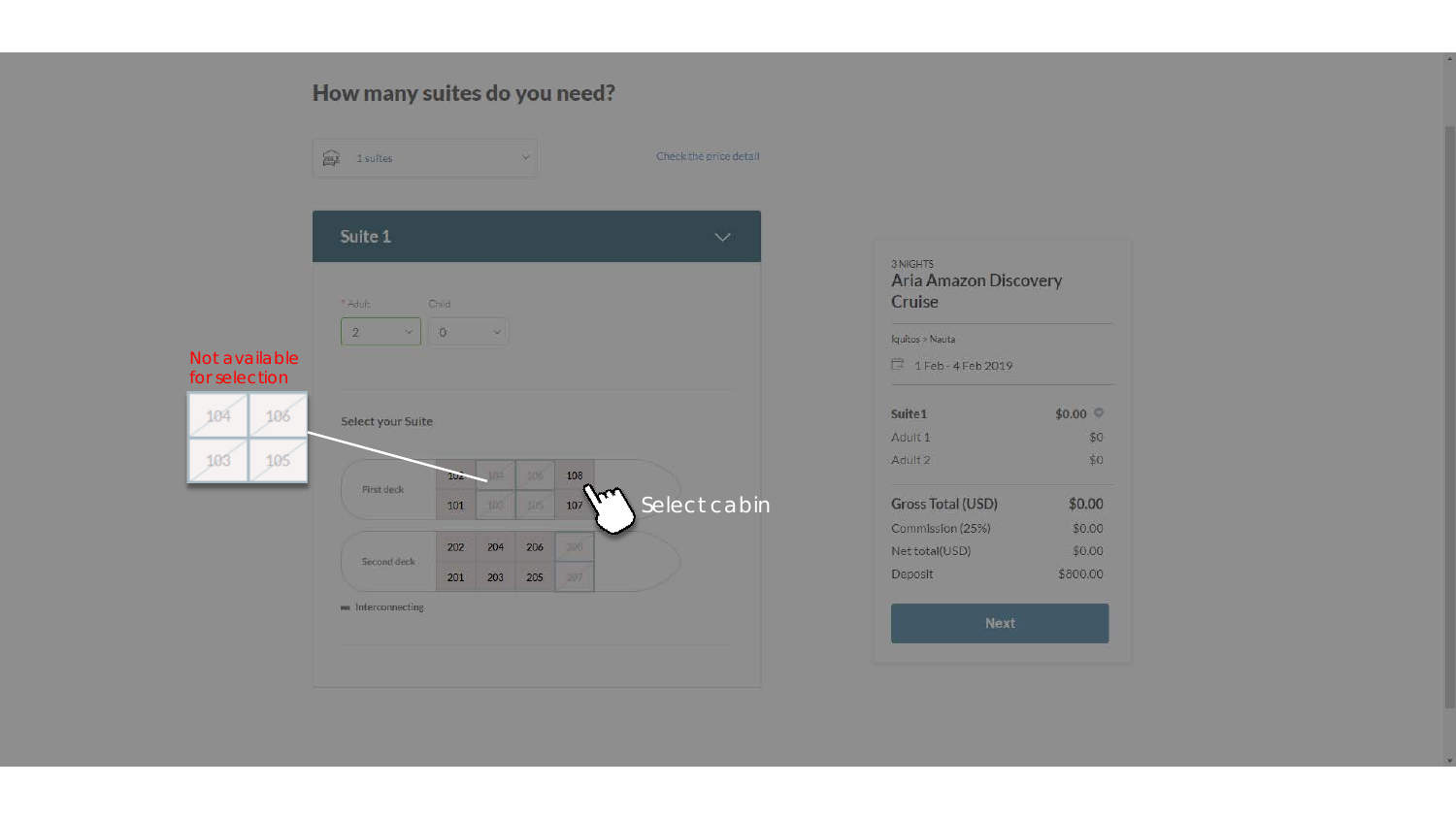| fields with* are mandatory |                         |     |            |     |                           |                             |  |                                    |                                          |                          |
|----------------------------|-------------------------|-----|------------|-----|---------------------------|-----------------------------|--|------------------------------------|------------------------------------------|--------------------------|
|                            | Select your Suite       |     |            |     |                           |                             |  |                                    | 3 NIGHTS<br><b>Aria Amazon Discovery</b> |                          |
|                            | First deck              | 102 | <b>UUL</b> | 105 | 108                       |                             |  |                                    | Cruise                                   |                          |
|                            |                         | 101 | 103        | 305 | 107                       |                             |  | 3 NIGHTS                           | Iquitos > Nauta                          |                          |
|                            |                         | 202 | 204        | 206 | 209                       |                             |  | <b>Aria Amazon Disco</b><br>Cruise | <sup>第</sup> 1 Feb - 4 Feb 2019          |                          |
|                            | Second deck             |     |            |     |                           |                             |  |                                    |                                          |                          |
|                            |                         | 201 | 203        | 205 | 207                       |                             |  | Iquitos > Nauta                    | Suite1                                   | $$8,100.00$ $\heartsuit$ |
|                            | in Interconnecting      |     |            |     |                           |                             |  | <sup>2</sup> 1 Feb - 4 Feb 2019    | Design Suite 108                         |                          |
|                            |                         |     |            |     |                           |                             |  | Suite1                             | Adult 1                                  | \$4,050.00               |
|                            |                         |     |            |     |                           |                             |  | Design Suite 108                   | Adult 2                                  | \$4,050.00               |
|                            | Guest personal details  |     |            |     |                           |                             |  | Adult <sub>1</sub>                 |                                          |                          |
|                            | Adult 1 (Primary guest) |     |            |     |                           | fields with 1 are mandatory |  | Adult 2                            | <b>Gross Total (USD)</b>                 | \$8,100.00               |
|                            | * First Name            |     |            |     | * Last/Family name        |                             |  |                                    | Commission (25%)<br>Net total(USD)       | \$2,025.00<br>\$6,075.00 |
|                            | First name              |     |            |     | Last/Family name          |                             |  | Gross Total (USD)                  | Deposit                                  | \$800.00                 |
| Enter first and            |                         |     |            |     |                           |                             |  | Commission (25%)<br>Net total(USD) |                                          |                          |
| last/family name           | Adult 2                 |     |            |     |                           |                             |  | Deposit                            | <b>Next</b>                              |                          |
|                            | * First Name            |     |            |     | <b>*</b> Lest Family name |                             |  |                                    |                                          |                          |
|                            | <b>First name</b>       |     |            |     | Last/Family name          |                             |  | Next                               |                                          |                          |
|                            |                         |     |            |     |                           |                             |  |                                    | Review price calculation                 |                          |
|                            |                         |     |            |     |                           |                             |  |                                    | before proceeding                        |                          |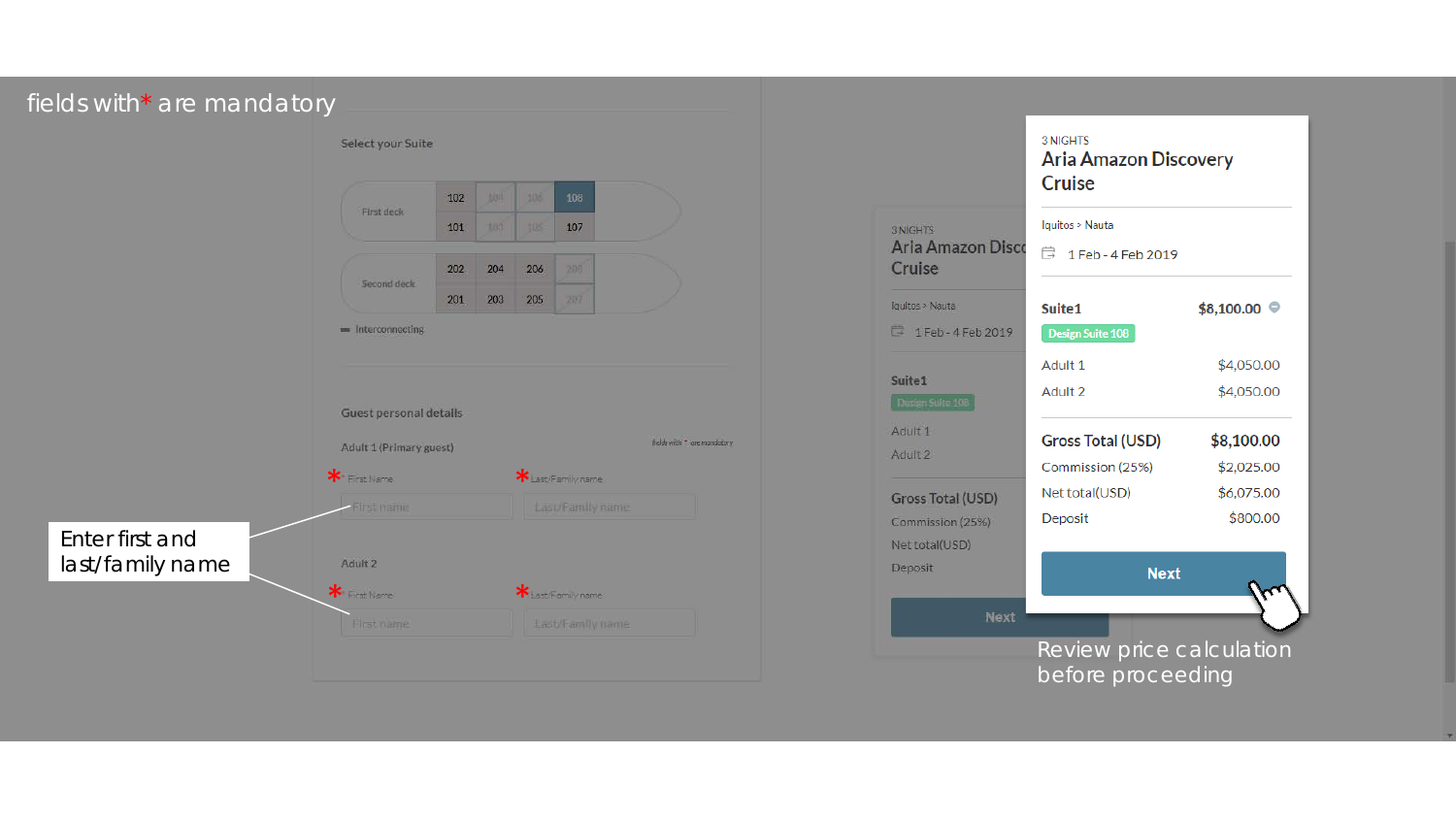

## **Confirm your details**

| Suite1                          |                                               | <b>SINIGHTS</b><br><b>Aria Amazon Discovery</b><br>Cruise |            |
|---------------------------------|-----------------------------------------------|-----------------------------------------------------------|------------|
| <b>Guests</b>                   | Edit                                          | lquitos > Nauta                                           |            |
| 2 Adults                        |                                               | 1 Feb - 4 Feb 2019                                        |            |
| <b>Suite</b>                    |                                               | Suite1                                                    | \$8,100.00 |
| Design suite 108   Non-balcony  |                                               | Design Suite 108                                          |            |
|                                 |                                               | Adult <sub>1</sub>                                        | \$4,050.00 |
| <b>Adults 1 (Primary Guest)</b> |                                               | Adult <sub>2</sub>                                        | \$4,050.00 |
| <b>Name</b>                     |                                               | Gross Total (USD)                                         | \$8,100.00 |
| John Smith                      |                                               | Commission (25%)                                          | \$2,025.00 |
| Adult 2                         |                                               | Net total(USD)                                            | \$6,075.00 |
| Name                            | <b>Make a reservation</b>                     | sit<br>$\mathcal{F}^{\prime}$                             | \$800.00   |
| Jane Doe                        | Review booking details<br>before confirmation | Make a reservation                                        |            |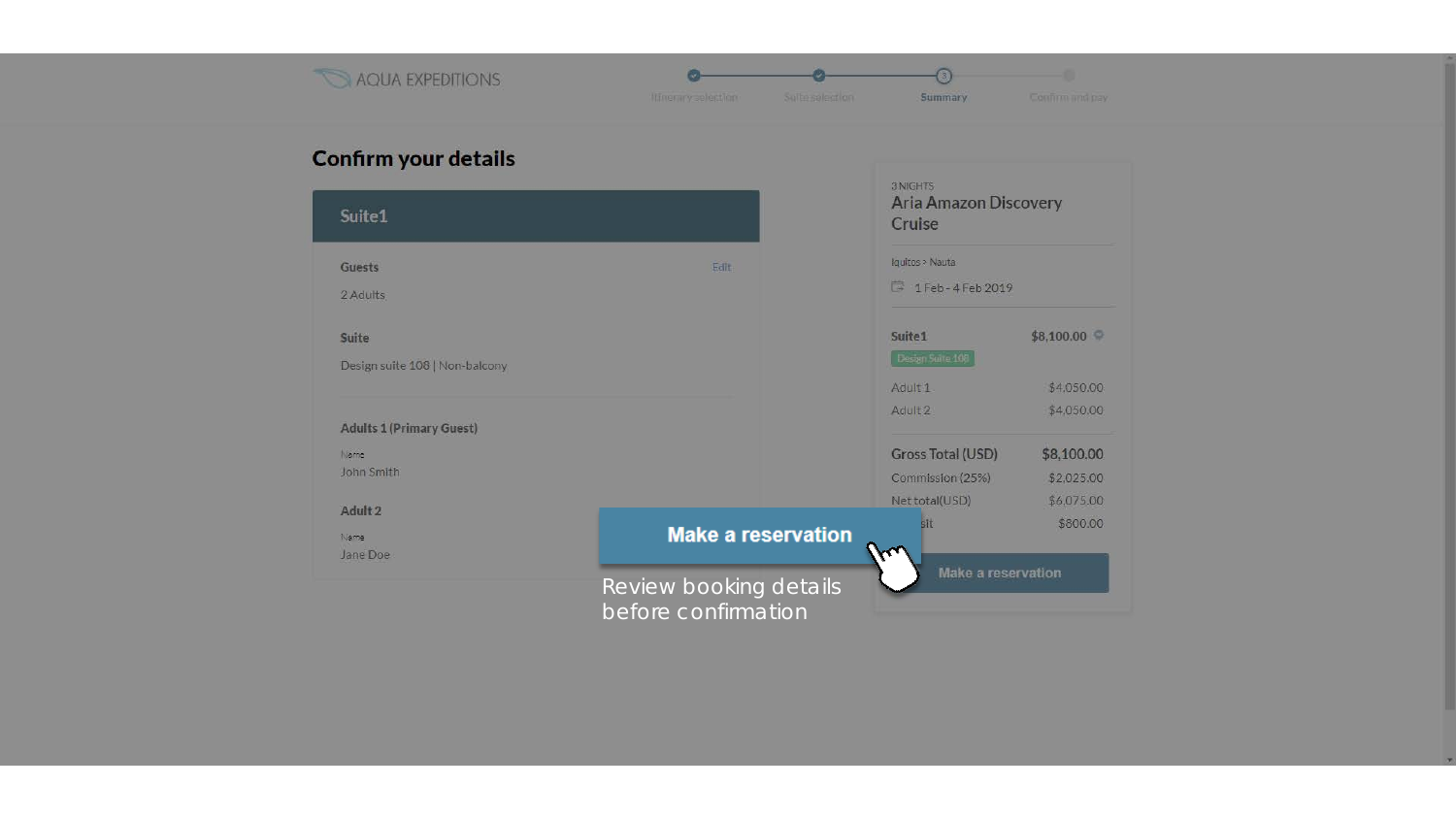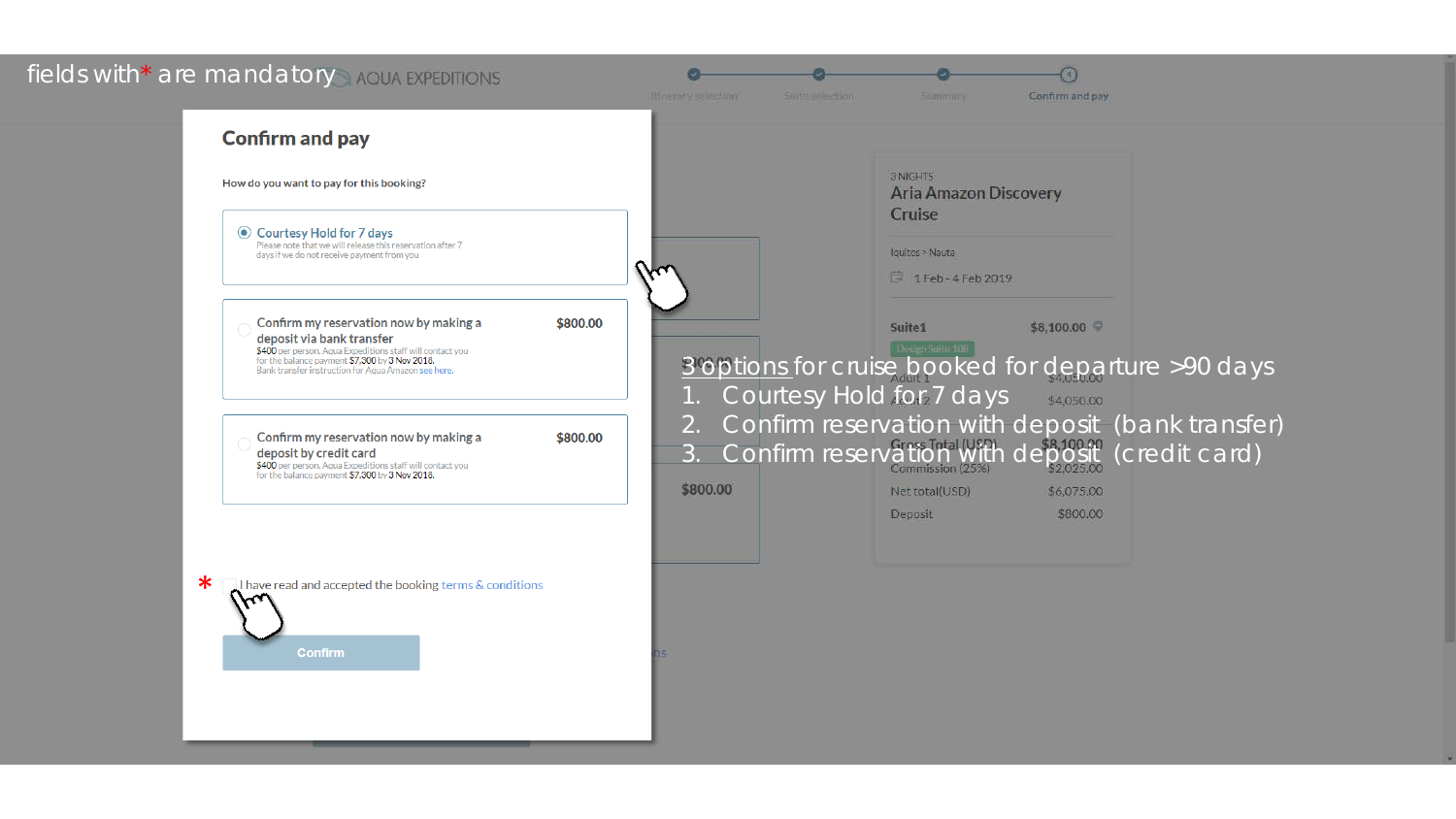#### fields with\* are mandatory AQUA EXPEDITIONS

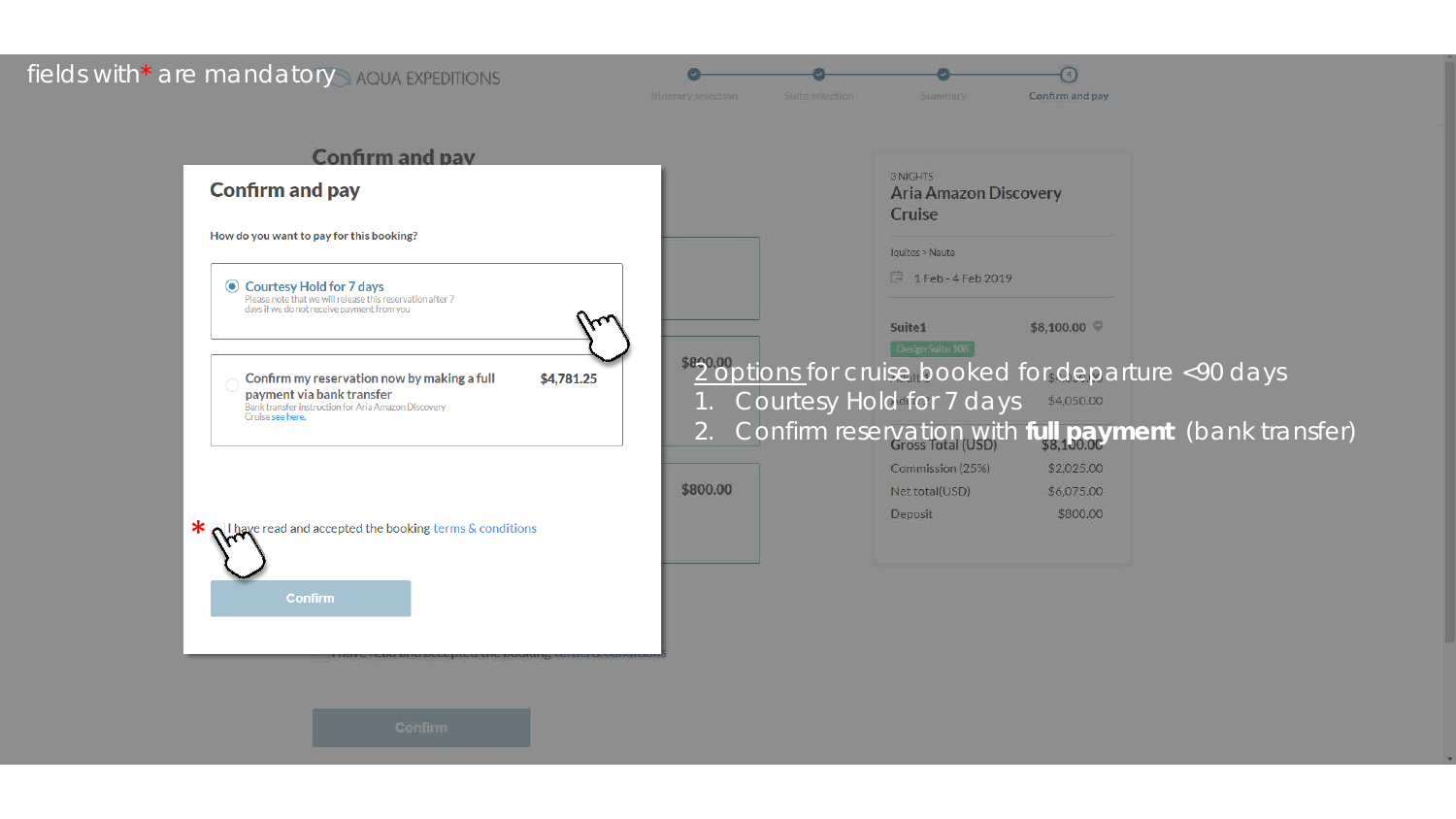# For Courtesy Holds

An email confirmation will be sent to you shortly after every successful booking.

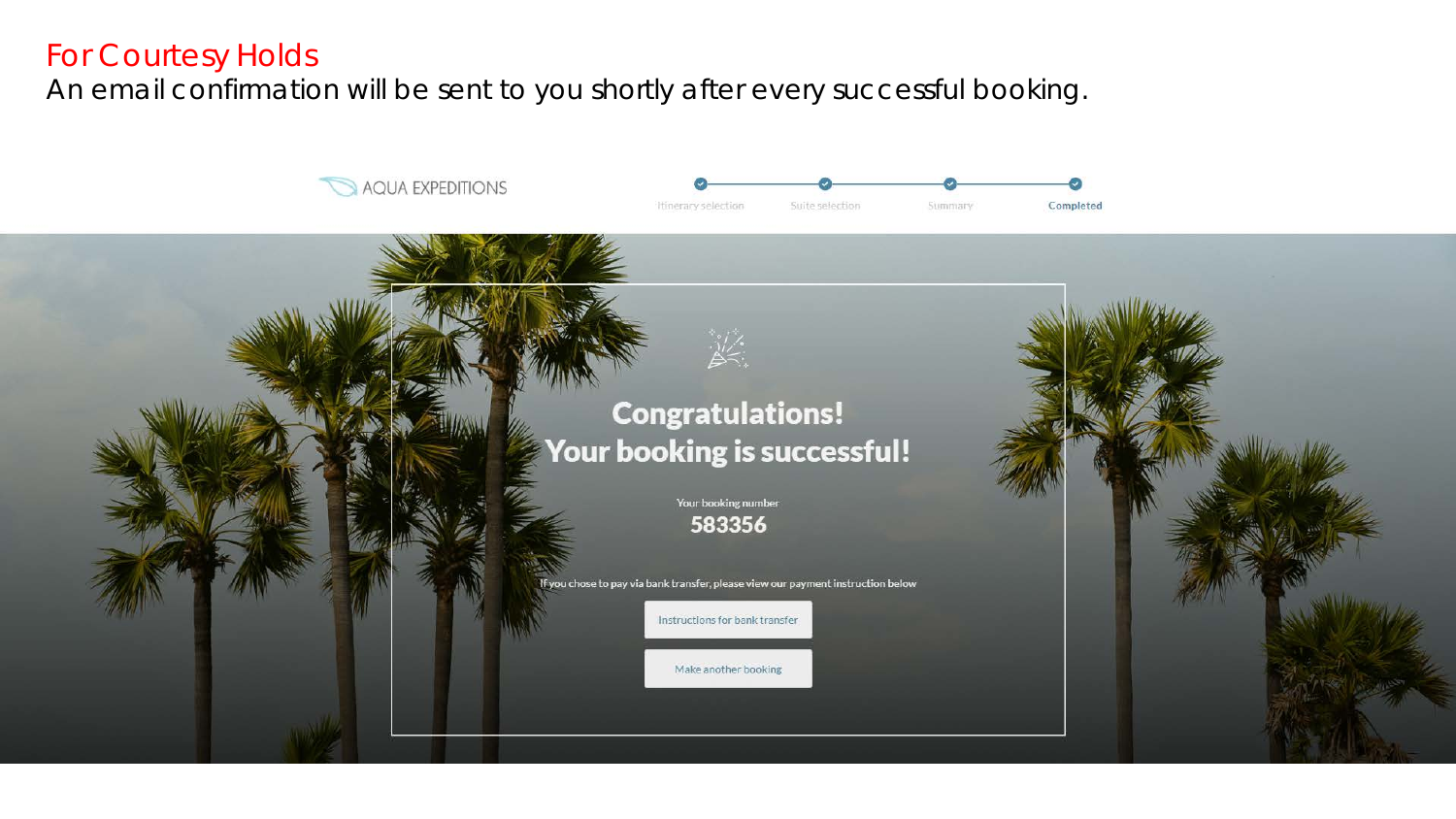# For Confirmed Reservations

An email confirmation will be sent to you shortly after every successful booking. Please proceed with payment as instructed

![](_page_13_Picture_2.jpeg)